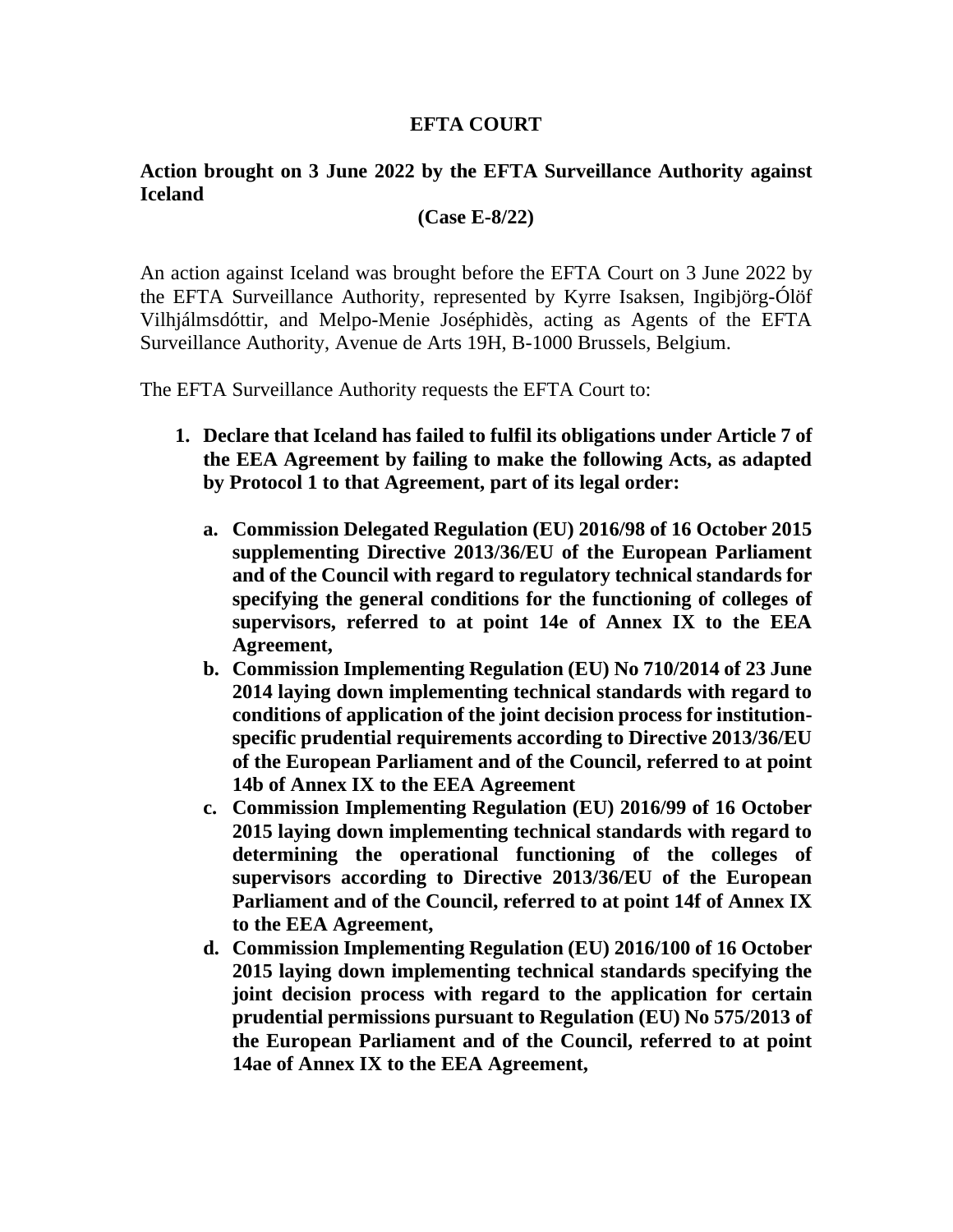- **e. Commission Delegated Regulation (EU) No 527/2014 of 12 March 2014 supplementing Directive (EU) No 2013/36/EU of the European Parliament and of the Council with regard to regulatory technical standards specifying the classes of instruments that adequately reflect the credit quality of an institution as a going concern and are appropriate to be used for the purposes of variable remuneration, referred to at point 14g of Annex IX to the EEA Agreement,**
- **f. Commission Delegated Regulation (EU) No 604/2014 of 4 March 2014 supplementing Directive 2013/36/EU of the European Parliament and of the Council with regard to regulatory technical standards with respect to qualitative and appropriate quantitative criteria to identify categories of staff whose professional activities have a material impact on an institution's risk profile, referred to at point 14i of Annex IX to the EEA Agreement,**
- **g. Commission Delegated Regulation (EU) No 1152/2014 of 4 June 2014 supplementing Directive 2013/36/EU of the European Parliament and of the Council with regard to regulatory technical standards on the identification of the geographical location of the relevant credit exposures for calculating institution-specific countercyclical capital buffer rates, referred to at point 14k of Annex IX to the EEA Agreement,**
- **h. Commission Delegated Regulation (EU) 2016/861 of 18 February 2016 correcting Commission Delegated Regulation (EU) No 528/2014 supplementing Regulation (EU) No 575/2013 of the European Parliament and of the Council with regard to regulatory technical standards for non-delta risk of options in the standardised market risk approach and correcting Commission Delegated Regulation (EU) No 604/2014 supplementing Directive 2013/36/EU of the European Parliament and of the Council with regard to regulatory technical standards with respect to qualitative and appropriate quantitative criteria to identify categories of staff whose professional activities have a material impact on an institution's risk profile, referred to at point 14al and 14i of Annex IX to the EEA Agreement,**
- **i. Commission Delegated Regulation (EU) 2017/180 of 24 October 2016 supplementing Directive 2013/36/EU of the European Parliament and of the Council with regard to regulatory technical standards for benchmarking portfolio assessment standards and assessment-sharing procedures, referred to at point 14n of Annex IX to the EEA Agreement,**
- **j. Commission Implementing Regulation (EU) 2016/2070 of 14 September 2016 laying down implementing technical standards for templates, definitions and IT-solutions to be used by institutions**